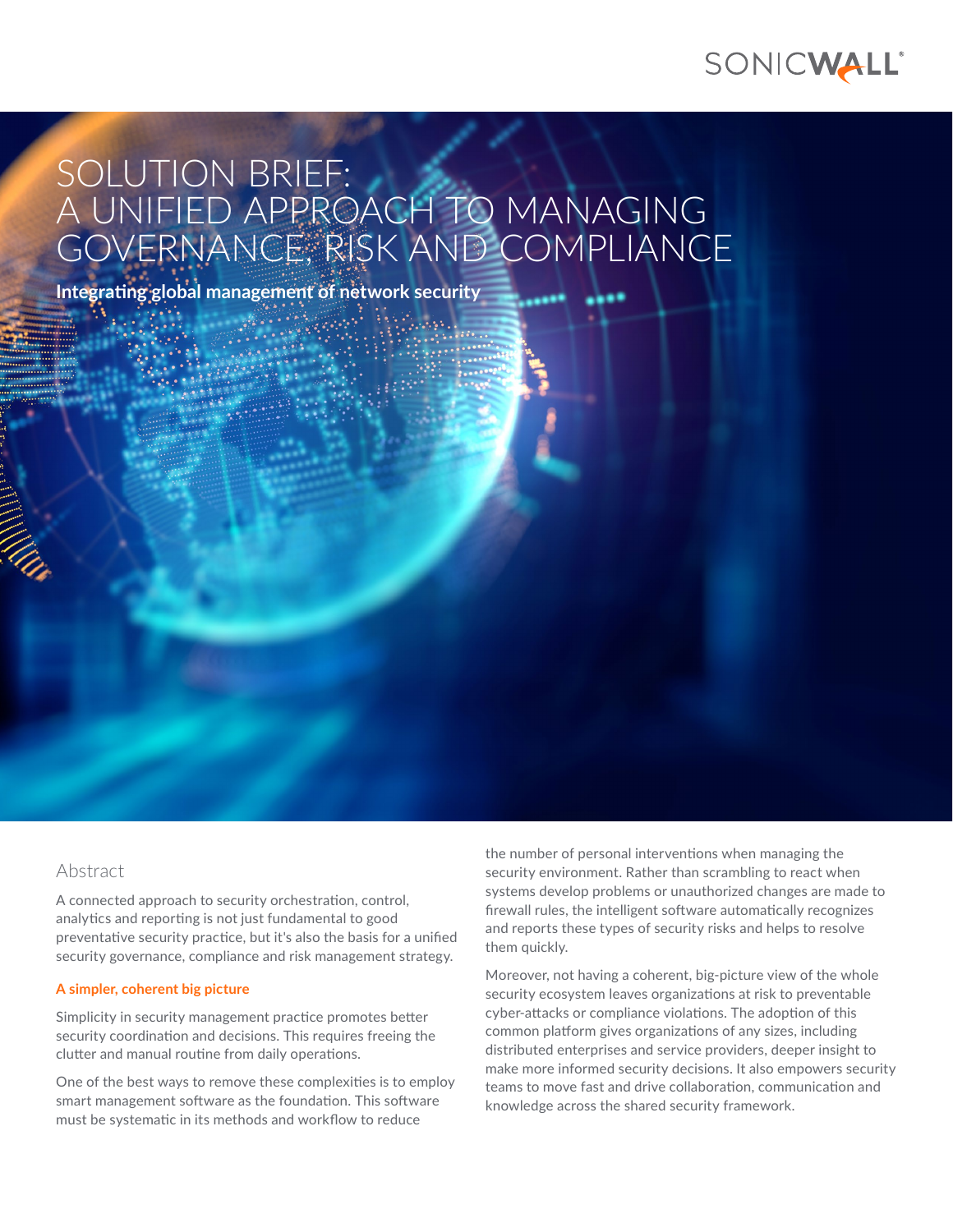### **Integrated, secured and extensible management**

To simplify and unify, **an optimal solution would provide** an integrated, secured and extensible cloud-based architecture to manage the entire security portfolio. This unified cloud platform would enable security teams to easily consolidate the management of security appliances and federate all operational aspects of the security infrastructure. This includes centralized policy management and enforcement, real-time event monitoring, user activities, application control, data usage, drill-down data and flow analytics as well as forensics, compliance and audit reporting, and more. It would also meet the firewall change management requirements of enterprises through a workflow automation feature.

# **Governance, compliance & risk management**

A comprehensive approach forms the foundation for a unified security governance, compliance and risk management strategy. You would want to establish a holistic, connected approach to security orchestration to federate all operational aspects of your network security ecosystem. It should simplify and automate various tasks to promote better security coordination to reduce the complexity, time and expense of performing security operations and administration. Such tasks include:

- Security and network provisioning
- Policy enforcement
- Patching
- Device discovery
- Inventory
- Configuration and diagnostics
- Monitoring
- Reporting
- Analytics
- Auditing
- Security statistics collection

# **Workflow automation**

The workflow process assures the correctness and the compliance of policy changes through rigorous validation and enforcement procedures prior to deployment. Approval groups should be flexible and in conformance with the company personnel security guidelines. This will help mitigate risk, reduce errors, improve efficiency and ensure high security effectiveness. With proper workflow automation and auditing of policy changes, security teams would have the agility and confidence in deploying the right firewall policies, at the right time and in conformance with compliance regulations.

# **Zero-touch deployment**

By leveraging the cloud, an ideal solution would simplify and speed the deployment and provisioning of firewalls remotely. This would reduce the time, cost and complexity associated with device configuration. At the same time, security and connectivity could occurs instantly and automatically. Administrators could operationalize large number of firewalls at scale with minimal user intervention. From a single web-based management console, for example one could push policies, perform firmware upgrades and synchronize licenses.

#### **Analytics**

An effective solution would enable IT to perform deep investigative and forensic analysis of enriched security data. It would empower stakeholders with singlepane visibility and situational awareness of the network security environment.

Security teams should have the agility and confidence in deploying the right firewall policies at the right time and in conformance with compliance regulations.

This would empower them to make informed security policy decisions based on time-critical and consolidated threat information. IT could calibrate security policies and controls as potential risks and threats are uncovered. As a result, it would reduce incident response time with real-time, actionable threat intelligence.

# Conclusion

With the right cloud-based security management platform, organizations and service providers can establish a fully coordinated security governance, compliance and risk management strategy. The right platform can also reduce the operating expenses and complexities of supporting a solelyowned infrastructure while providing the ultimate in visibility, agility and capacity to govern the entire SonicWall network security ecosystem with greater clarity, precision, and speed – all from one place.

**Learn how** the SonicWall Capture Security Service can enhance your bottom line at [sonicwall.com/capture-security-center.](https://sonicwall.com/capture-security-center)